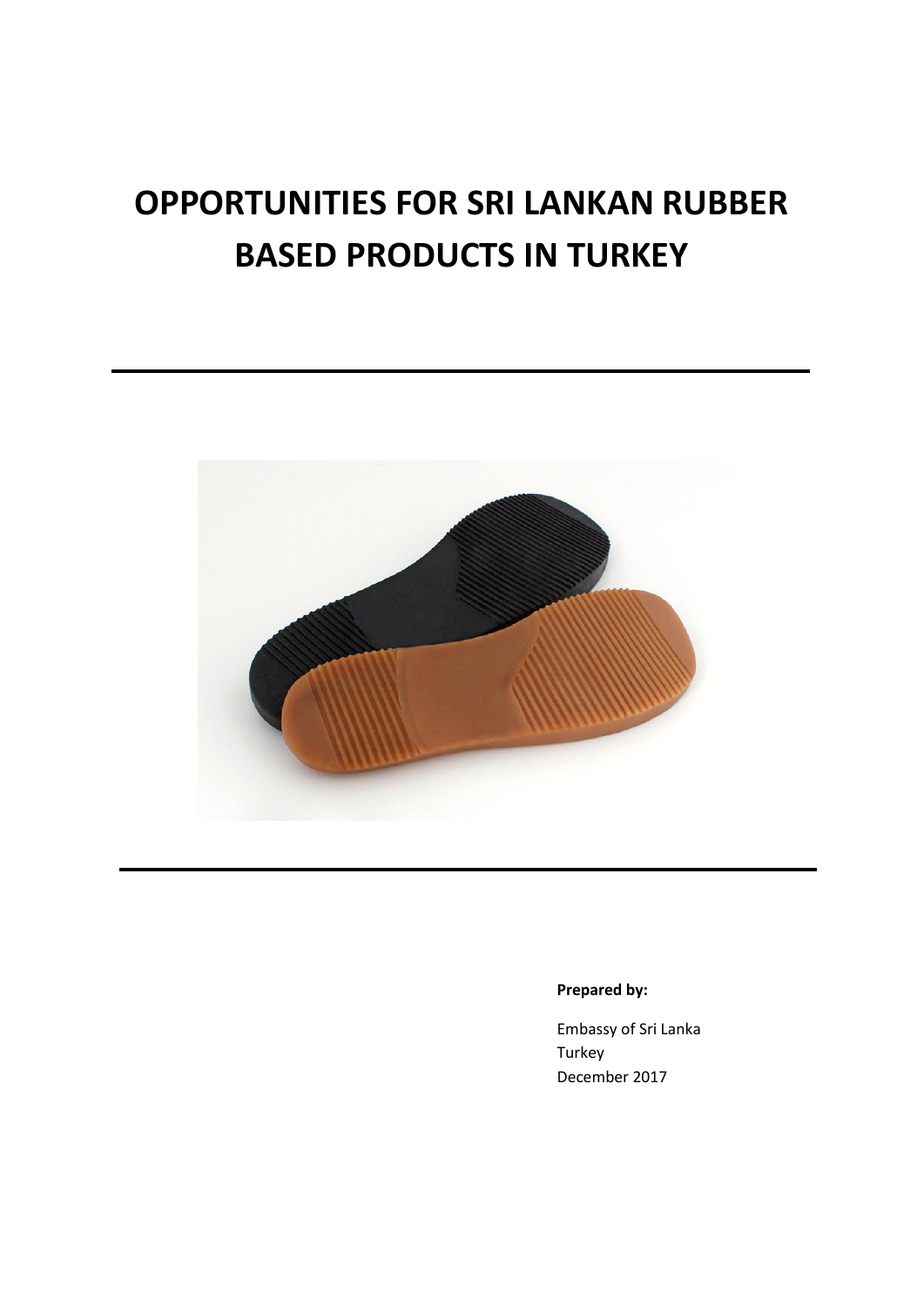## **Table of Content**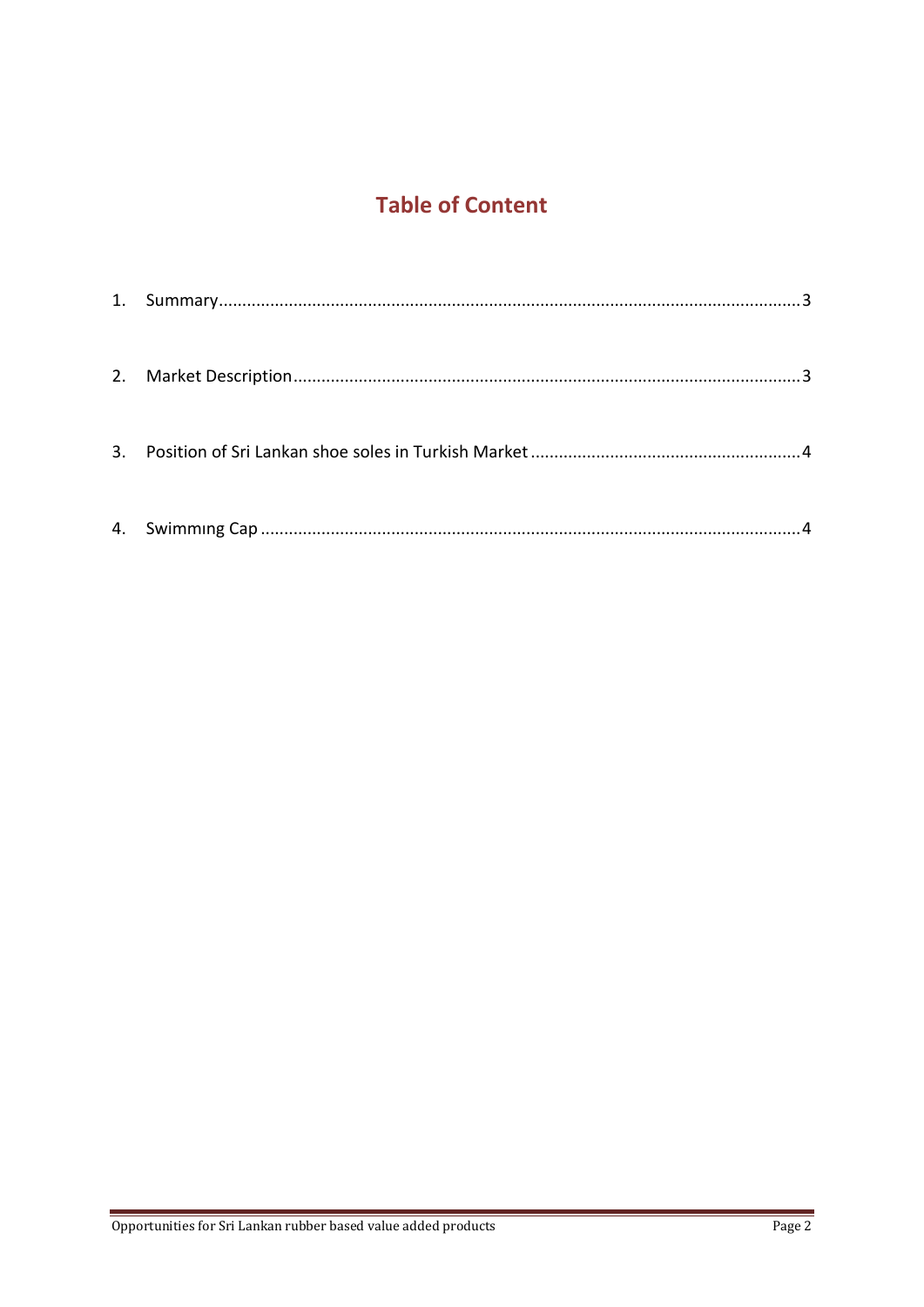## **1. Summary**

Turkey's footwear industry has developed at a rapid pace due to modern manufacturing processes, the availability of major quality raw materials, skilled workers and high design capacity. Today the Turkish footwear industry has a strong position among exporters of high quality fashion goods. Another sign of positive development is the increase in foreign investments in the sector.

## **2. Market Description**

The shoe industry, which began to appear as a small-size industry in 1950, is a well-developed industry now. Especially in the 1980s, significant investments in machinery parks were made and now, over 15% of the sector has completed its industrialization process. About 70% of the production in the sector is carried out by semi-mechanized production processes and almost 15% of production is handmade. According to Ministry of Science Industry and Technology statistics of 2015, the footwear industry employs 43.499 people and the industry has about 2.544 companies. Almost 50% of the total number of companies is active in Istanbul. Konya, Gaziantep, İzmir, Ankara, Manisa, Hatay are other important shoe production centers in Turkey. According to Turkish Statistical Institute statistics of 2014, Turkey's shoe production reached more than 325 million pairs, including sneakers, boots, plastic shoes and slippers. The footwear sector relies on Turkish-made shoe production machinery, as well as shoe parts. The share of the shoe parts industry in the total shoe industry production is around 5% and production is quite diversified. The **soles**, heels, casting molds and the welt of the shoes are exported. The shoe parts industry is located in Izmir and the Aegean region, Konya, Gaziantep and in particular Istanbul.

As can be seen, Turkey is clearly a producer and exporter of variety of footwear, shoes and shoe parts as well as "Shoe Soles" (HS 640620). Turkey's imports represent 1.2 % of world imports for this product and its ranking in world imports in 25th.

Turkey imports around 20 million USD worth of ''Shoe Soles'' (HS 640620). 96 % of total being imported from two countries only, namely China (65%) and Italy (31%). It's thought that the prominence of China in imports comes from its competitive prices, know-how and lead times and Italy's prominence in exporting ''Shoe Soles'' comes from its quality and its position as a country which sets trends in footwear industry and fashion.

As it's an intermediate product for shoe manufacturing, the customs tax rate applied by Turkey is at minimal level, which is 3% for some Far East Asian countries such as China & Hong Kong and 0% for most other nations.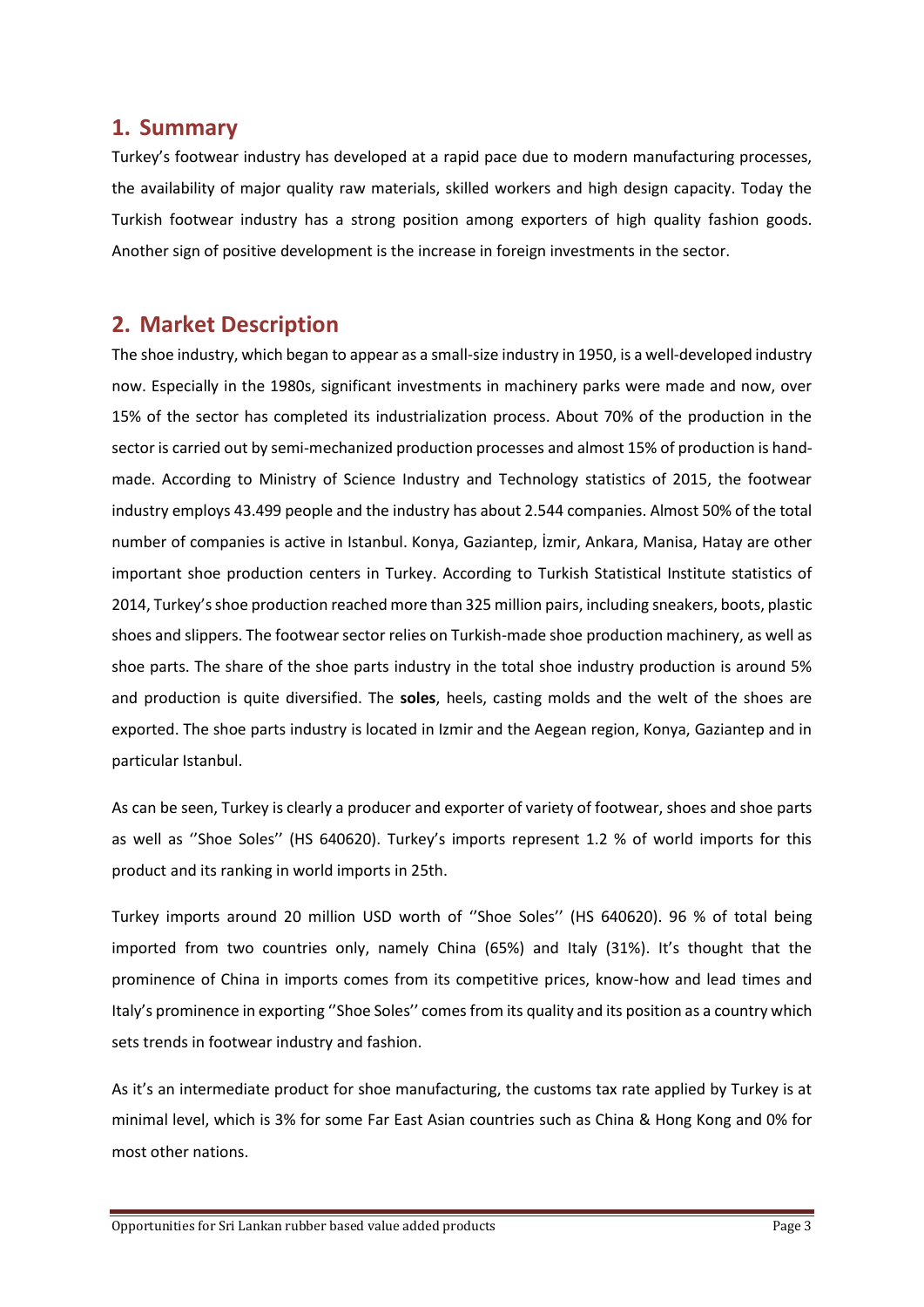## **3. Position of Sri Lankan Shoe Soles in Turkish Market**

According to 2013-2015 figures, Sri Lanka's total export figure for ''Shoe Soles'' (HS 640620) has been 99 thousand USD in 2013, 78 thousand USD in 2014 and 374 thousand USD in 2015. The 2015 export figure of Sri Lanka for HS 640620 represents only 1, 8 % of Turkey's imports. (Source: ITC Trade map)

As it is seen from the bilateral figures, there are no active exports from Sri Lanka to Turkey between 2013-2015. According to ITC Trademap website, the current customs tax rate applied by Turkey to Sri Lanka for HS 640620 is 0%.

Because of China's competitive edge and presence in general imports of Turkey, entering the Turkish market for the Sri Lankan companies may be difficult at first. To start with, it's recommended for Sri Lankan companies to participate in related sectoral fairs in Turkey and develop suitable products after obtaining familiarity with the Turkish market. Also, it's suggested for Sri Lankan companies to establish warehouse-distribution operations in Turkey in order to supply to the SME's in the Turkish and European markets.

## **4. Swimmıng Cap**

Although not mentioned, Swimming caps are thought to be under HS Code 6506.91 (Bathing caps, hoods and other headgear, whether or not lined or trimmed, of rubber or plastics)

Turkey has a potential for growth for this product as the beach tourism is popular and the usage of swimming caps has been increasing by the local population due the increasing numbers and popularity of indoor swimming pools. According to 2015 import figures of Turkey, almost all imports for this product come from China (82 tons-74%) and Malaysia (30 tons-25%).

According to ITC Trademap data, the ''Equivalent ad valorem tariff applied by Turkey'' to China is 3% and 0% for Malaysia. The customs tax applied to Sri Lankan exports on HS Code 6506.91 seems to be 0% as well. It's thought that Sri Lankan producers of swimming caps might have the opportunity to enter the Turkish market in case competitive price quotations supplied to the wholesalers.

Sri Lanka is known for as a reputable producer of swimming suits and swimming caps can be marketed as a complementary product to swimwear. Sri Lankan products can also achieve a competitive edge in case there are companies with license agreements with internationally recognized clothing and sportswear brands.

It's suggested for Sri Lankan companies to start their marketing activities from the Turkish cities like Istanbul and Antalya, as Istanbul is the main commercial city of Turkey with leading importers and Antalya is a seaside province visited by over 10 million foreign tourists annually with the main purpose of swimming.

## **Relevant International Sectoral Exhibitions for visiting/participation in Turkey:**

## **Shoes, Footwear and Sub-Industries:**

1) AYSAF International Shoe and Sub-Industries Fair / Istanbul / in May and November [\(www.cnrexpo.com\)](http://www.cnrexpo.com/)